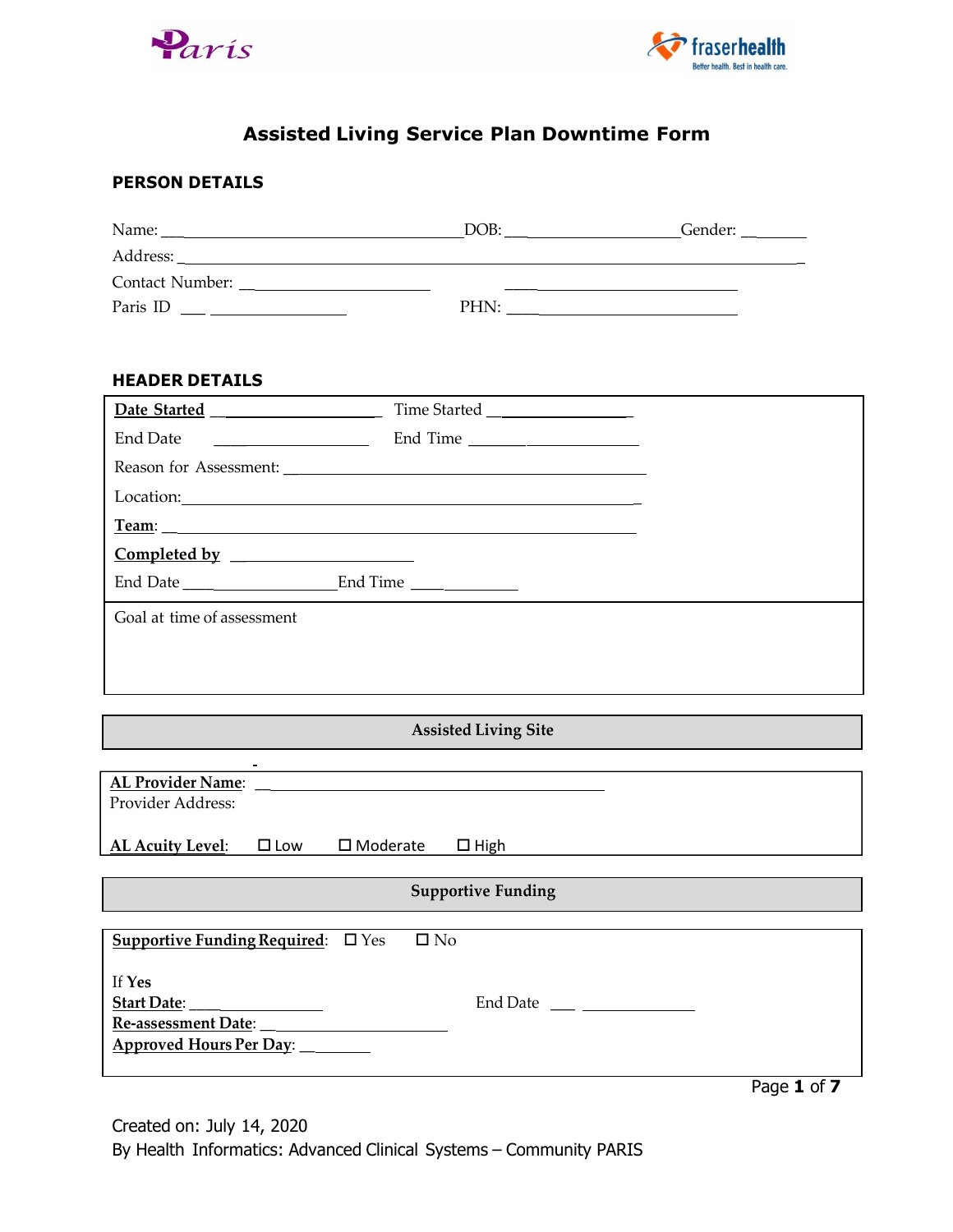

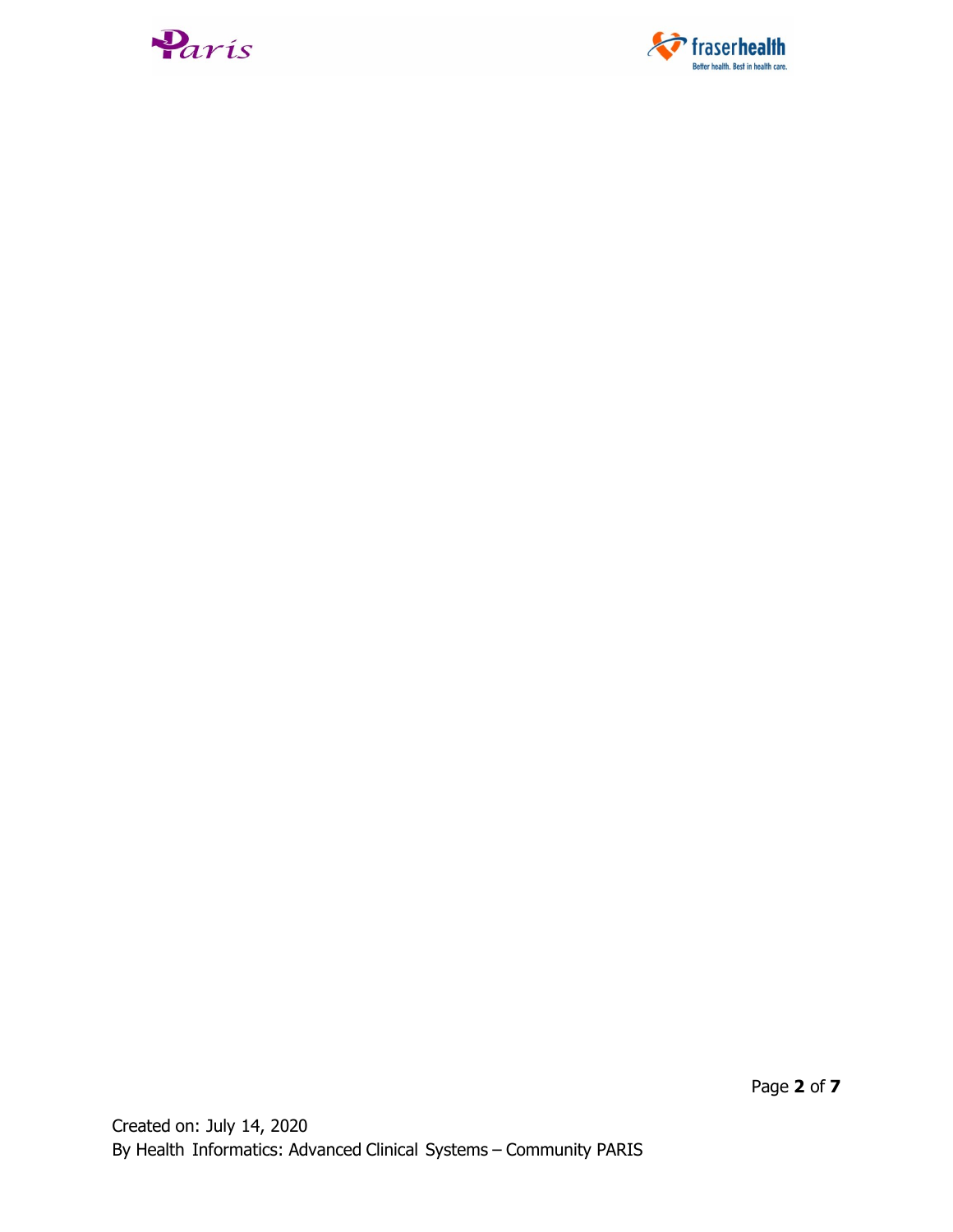



| Reason for Supportive Funding:<br>$\Box$ Acute to Assisted Living Transition                                      |  |  |  |
|-------------------------------------------------------------------------------------------------------------------|--|--|--|
| $\square$ Assisted Living to Long Term Care Transition                                                            |  |  |  |
| $\square$ Support to End of Life                                                                                  |  |  |  |
| □ Temporary Increase of Care Needs                                                                                |  |  |  |
|                                                                                                                   |  |  |  |
| Comments                                                                                                          |  |  |  |
|                                                                                                                   |  |  |  |
|                                                                                                                   |  |  |  |
|                                                                                                                   |  |  |  |
| <b>Client Information</b>                                                                                         |  |  |  |
|                                                                                                                   |  |  |  |
|                                                                                                                   |  |  |  |
| <b>Select All that Apply</b><br>□ Current MOST in Place<br>Date: Location of the Form                             |  |  |  |
| $\Box$ Blind/Poor Vision                                                                                          |  |  |  |
| $\square$ Wears Glasses                                                                                           |  |  |  |
| $\Box$ Hearing Aide(s)                                                                                            |  |  |  |
| □ Unable to Speak/Unclear Speech                                                                                  |  |  |  |
| $\square$ Dentures                                                                                                |  |  |  |
| $\Box$ Palliative Care                                                                                            |  |  |  |
|                                                                                                                   |  |  |  |
|                                                                                                                   |  |  |  |
| Client Mobility Recommendation (CMR) Form<br>$\square$ Yes<br>$\square$ No                                        |  |  |  |
|                                                                                                                   |  |  |  |
| <b>Equipment Checklist</b>                                                                                        |  |  |  |
| $\Box$ Transfer Belt                                                                                              |  |  |  |
| $\Box$ Cane                                                                                                       |  |  |  |
| $\square$ Walker                                                                                                  |  |  |  |
| $\square$ Manual Wheelchair                                                                                       |  |  |  |
| $\square$ Power Wheelchair or Scooter                                                                             |  |  |  |
| $\Box$ Roho Cushion                                                                                               |  |  |  |
|                                                                                                                   |  |  |  |
| $\Box$ Roho Mattress                                                                                              |  |  |  |
|                                                                                                                   |  |  |  |
| Specific Client Needs (TIP - Chronic Illness Management, Gender, Communication Issues, Approach, Palliative, etc) |  |  |  |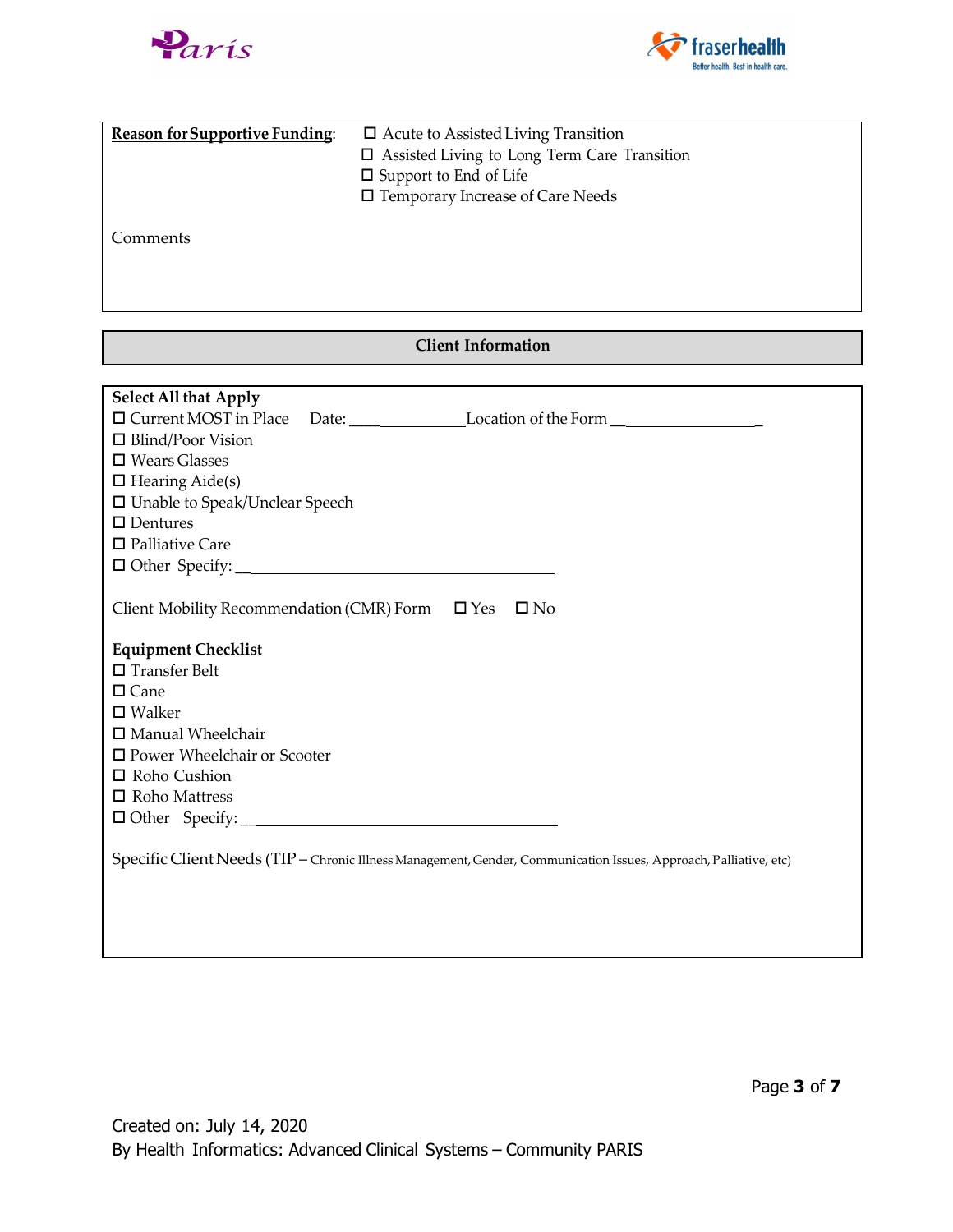



## **Languages and Communication**

| Diagnosis/Clinical Impression |                    |
|-------------------------------|--------------------|
|                               |                    |
| Diagnosis: __________         | $\Box$ Primary DSM |
|                               |                    |
|                               |                    |
|                               |                    |

**Additional Diagnosis Details**

## **Allergies**

| Allergy: $\_\_$ | Severity: $\square$ Mild $\square$ Intermediate $\square$ Severe $\square$ Unknown |
|-----------------|------------------------------------------------------------------------------------|
| Reaction:       | (If Anaphylactic: Alert required)                                                  |
| Allergy: $\_\_$ | Severity: $\square$ Mild $\square$ Intermediate $\square$ Severe $\square$ Unknown |
| Reaction:       | (If Anaphylactic: Alert required)                                                  |
| Allergy: $\_\_$ | Severity: $\square$ Mild $\square$ Intermediate $\square$ Severe $\square$ Unknown |
| Reaction:       | (If Anaphylactic: Alert required)                                                  |
| Allergy: $\_\_$ | Severity: $\square$ Mild $\square$ Intermediate $\square$ Severe $\square$ Unknown |
| Reaction:       | (If Anaphylactic: Alert required)                                                  |
|                 |                                                                                    |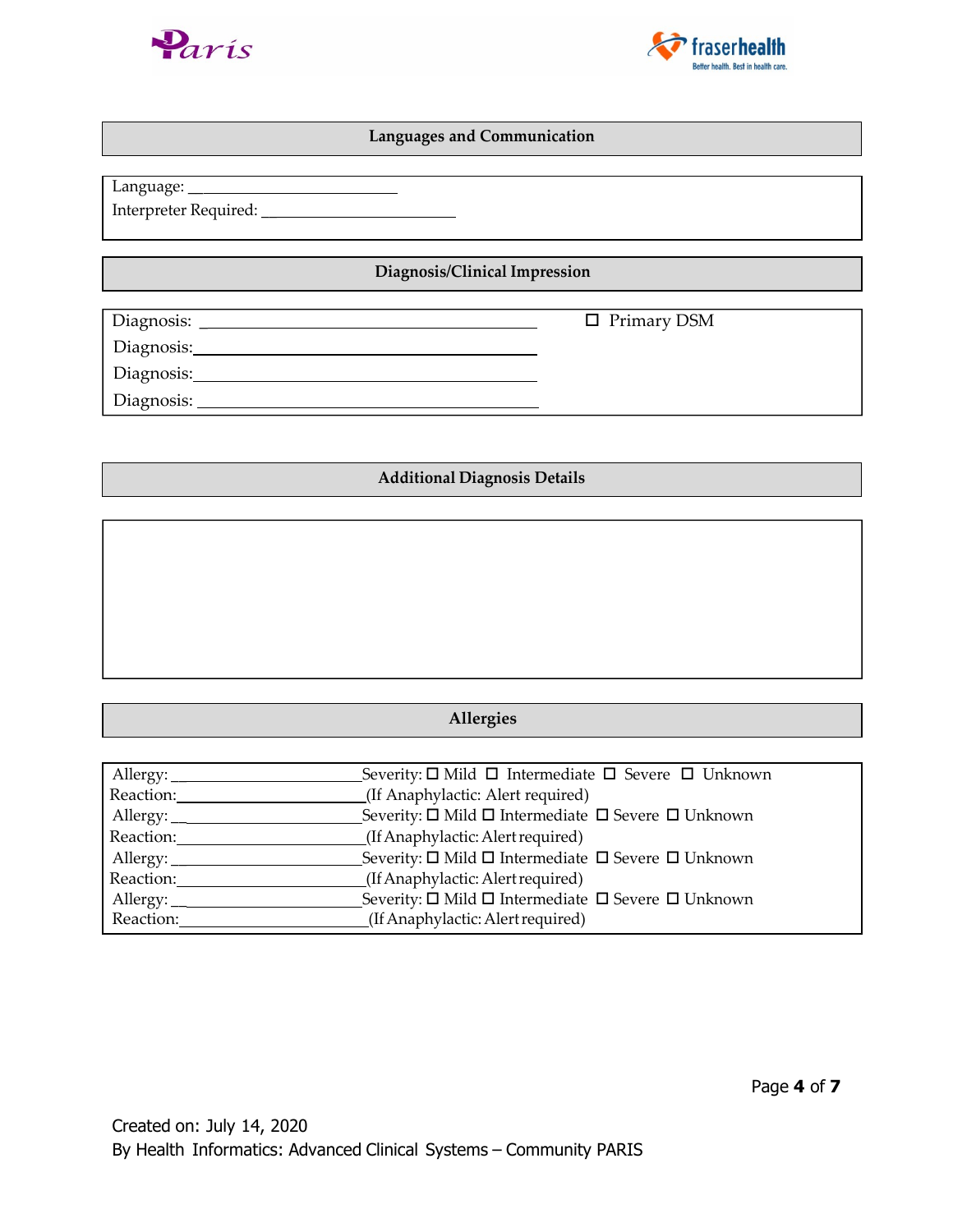



#### **Assisted Living Services**

# **Select All that Apply**

Assistance with Activities of Daily Living

- Assistance with Managing Medications
- Assistance with Safekeeping Money and other Personal Property
- Assistance with Managing Therapeutic Diets Supports
- Assistance with Behaviour Management Support
- Assistance with Programming (or Psychosocial) Support

Comments

**Personal Care Services**

| <b>Select All Services that Apply</b>                                                                                                                                                                                                                                                                                                                                                                               | Frequency | <b>Average Minutes</b> | <b>Minutes</b><br>Per Day |
|---------------------------------------------------------------------------------------------------------------------------------------------------------------------------------------------------------------------------------------------------------------------------------------------------------------------------------------------------------------------------------------------------------------------|-----------|------------------------|---------------------------|
| $\square$ Bathing/Shower                                                                                                                                                                                                                                                                                                                                                                                            |           | (15)                   |                           |
| (TIP – includes bed bath, full body wash, hair wash and related subtasks)<br>$\square$ Sponge Bath                                                                                                                                                                                                                                                                                                                  |           | (15)                   |                           |
| (TIP - includes partial body wash and related subtasks)                                                                                                                                                                                                                                                                                                                                                             |           |                        |                           |
| $\square$ Assist to Dress/Undress                                                                                                                                                                                                                                                                                                                                                                                   |           | (10)                   |                           |
| $\square$ Personal Care/Hygiene                                                                                                                                                                                                                                                                                                                                                                                     |           | (10)                   |                           |
| (TIP – includes face/hand wash, brush teeth, denture care, comb/brush hair, skin care and related subtasks)<br><b>Transfers</b><br>$\Box$ Mechanical Lift<br>$\Box$ Transfer Assist Device (TIP – Sara Stedy, Sit to Stand Lift, and Transfer Board, Transfer Pole etc)<br><b>Equipment Requiredfor Personal Care Services</b><br>$\square$ Shower Chair<br>$\square$ Bath Bench<br>$\Box$ Hospital Bed<br>Comments |           |                        |                           |
|                                                                                                                                                                                                                                                                                                                                                                                                                     |           |                        |                           |
|                                                                                                                                                                                                                                                                                                                                                                                                                     |           |                        |                           |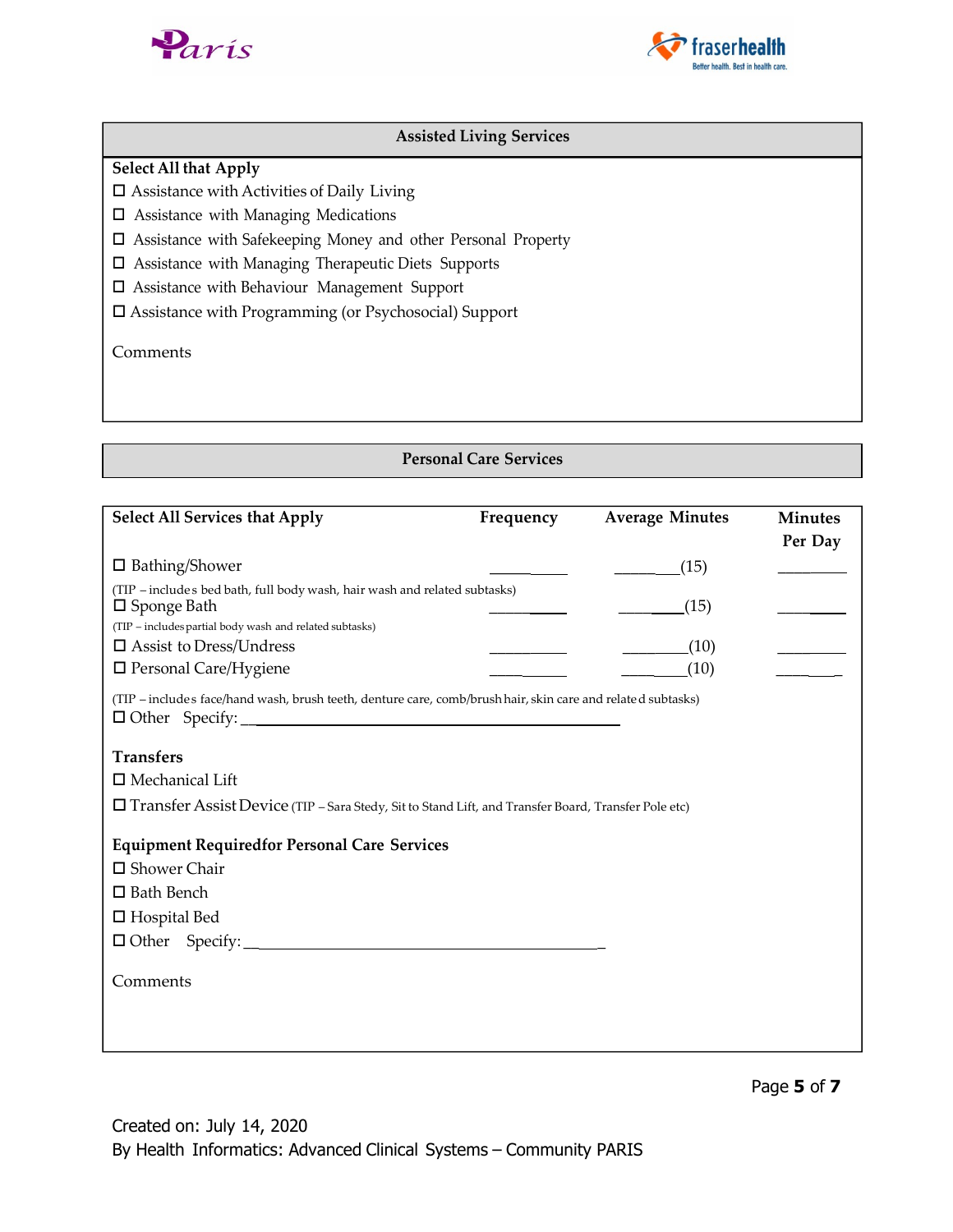



| <b>Toileting Services</b>                                                                             |           |                        |                |
|-------------------------------------------------------------------------------------------------------|-----------|------------------------|----------------|
| <b>Select All Services that Apply</b>                                                                 | Frequency | <b>Average Minutes</b> | <b>Minutes</b> |
|                                                                                                       |           |                        | Per Day        |
| □ Continence Product Support                                                                          |           | (10)                   |                |
| (TIP -includes peri care, skin care and related subtasks)                                             |           |                        |                |
| $\square$ Assist Cue to Toilet                                                                        |           | (10)                   |                |
| □ Empty/Clean Commode, Bedpan, Urinal                                                                 |           | (5)                    |                |
| □ Catheter/Ostomy Care                                                                                |           | (5)                    |                |
| (TIP - includes emptying, cleaning, changing bag and related subtasks)                                |           |                        |                |
|                                                                                                       |           |                        |                |
| <b>Transfers</b>                                                                                      |           |                        |                |
| $\Box$ Mechanical Lift                                                                                |           |                        |                |
|                                                                                                       |           |                        |                |
| □ Transfer Assist Device (TIP - Sara Stedy, Sit to Stand Lift, and Transfer Board, Transfer Pole etc) |           |                        |                |
| <b>Equipment Requiredfor Toileting Services</b>                                                       |           |                        |                |
| $\Box$ Hospital Bed                                                                                   |           |                        |                |
| $\Box$ Bedpan/Urinal                                                                                  |           |                        |                |
| $\square$ Commode                                                                                     |           |                        |                |
| □ Raised Toilet Seat                                                                                  |           |                        |                |
| $\Box$ Toilet Safety Frame                                                                            |           |                        |                |
|                                                                                                       |           |                        |                |
|                                                                                                       |           |                        |                |
| Comments                                                                                              |           |                        |                |
|                                                                                                       |           |                        |                |
|                                                                                                       |           |                        |                |
|                                                                                                       |           |                        |                |

## **Assignable/Delegable Services**

| <b>Select All Services that Apply</b>                    | Frequency | <b>Average Minutes</b> | <b>Minutes</b><br>Per Day |
|----------------------------------------------------------|-----------|------------------------|---------------------------|
| $\Box$ Compression Stockings<br>□ Med - Oral/Blisterpack |           | (5)<br>(5)             |                           |
| $\Box$ Med – RX Topical Cream                            |           | (5)                    |                           |
| Other                                                    |           |                        |                           |
| $\Box$ Catheter Care                                     |           | (5)                    |                           |
| $\square$ Exercise DOT from a Physiotherapist            |           | (10)                   |                           |
| $\Box$ Med - Alcohol/Cannabis                            |           | (5)                    |                           |
| $\Box$ Med – Ear Drops                                   |           | (5)                    |                           |

Page **6** of **7**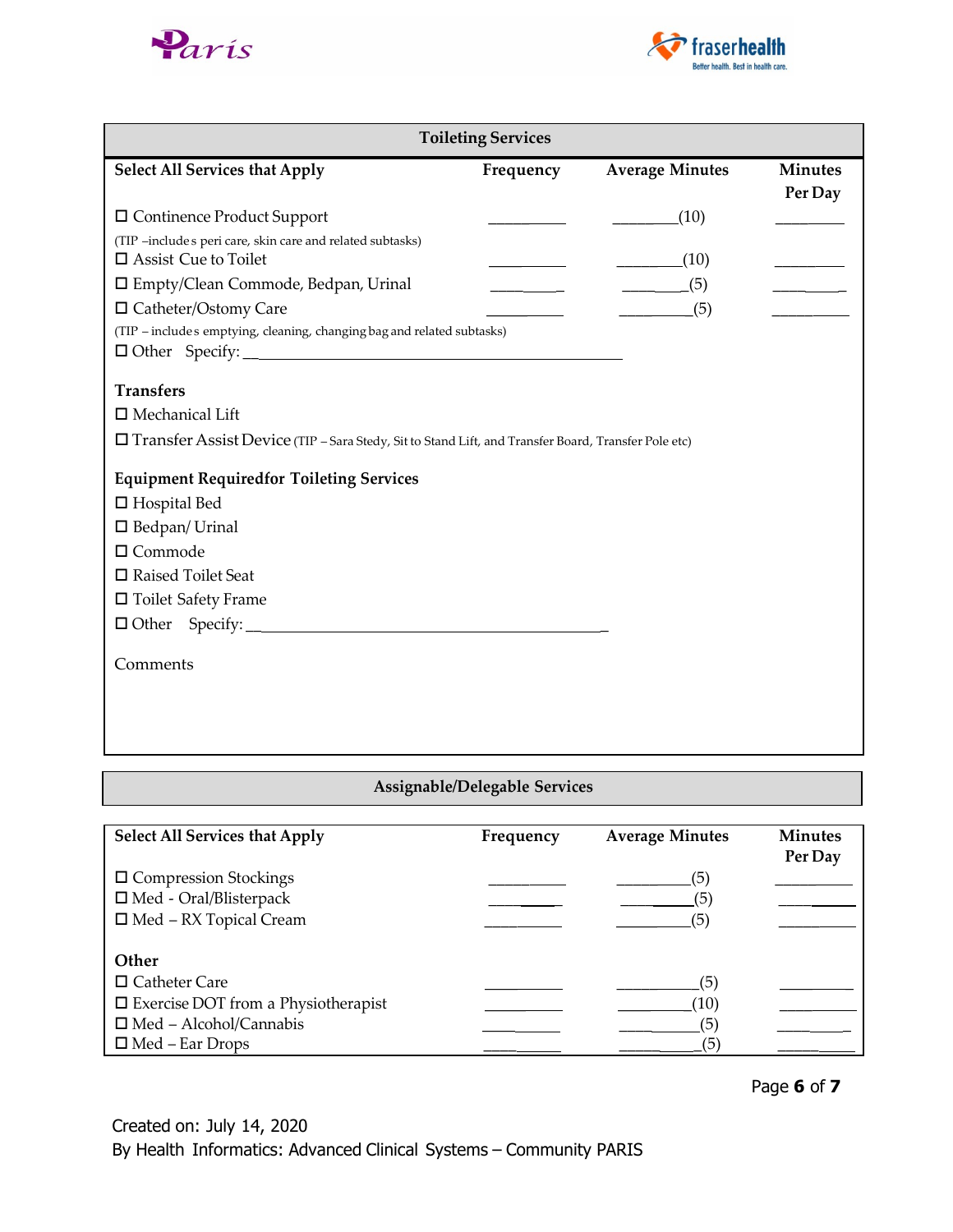



| $\Box$ Med – Eye Drops/Ointment | (5  |
|---------------------------------|-----|
| $\Box$ Med - Inhaled            | (5) |
| $\Box$ Med - Liquid Oral        | (5) |
| $\Box$ Med - Nasal Spray        | 15  |
| $\Box$ Med - Nebulizer          | (5) |
| $\Box$ Med – Patches            | (5) |
| $\Box$ Med – Rectal Suppository | (5) |
| $\Box$ Med – RX Shampoo         | (5) |
| $\Box$ Ostomy Care              | (5  |
| □ O2 Equipment Maintenance      | (5) |
|                                 |     |

Comments

# **Select All Services that Apply Frequency Average Minutes Minutes Per Day** Blood Glucose Reading – Observe/Take \_\_\_\_ \_ \_\_\_\_ (5) \_\_\_\_ \_  $\Box$  Catheter Change  $\Box$   $\Box$   $\Box$  (15) Chronic Illness Management Teaching \_\_\_\_ \_ \_\_\_\_ \_(5) \_\_\_\_ \_ Feeding Tube Care \_\_\_\_ \_\_\_\_ (5) \_\_\_\_\_  $\square$  Med – Insulin (5)<br>  $\square$  Med – Microlax Enema (5) \_\_\_\_\_\_\_\_\_\_\_ (5) \_\_\_\_\_\_\_\_\_ (5) Med – MicrolaxEnema \_\_\_\_ \_\_\_\_\_ (5) \_\_\_\_ Med – Rectal Suppository \_\_\_\_ \_ \_\_\_\_ \_(5) \_\_\_\_ \_ Wound Care \_\_\_\_ \_\_\_\_ (5) \_\_\_\_ Other Specify \_\_ \_\_\_\_\_ \_\_\_\_ (5) \_\_\_\_\_ Other Specify \_\_ \_\_\_\_ \_\_\_\_ (5) \_\_\_\_\_ Other Specify \_\_ \_\_\_\_\_ \_\_\_\_ (5) \_\_\_\_\_ Other Specify \_\_ \_\_\_\_ \_\_\_\_ (5) \_\_\_\_\_ **Comments Nursing Services**

Page **7** of **7**